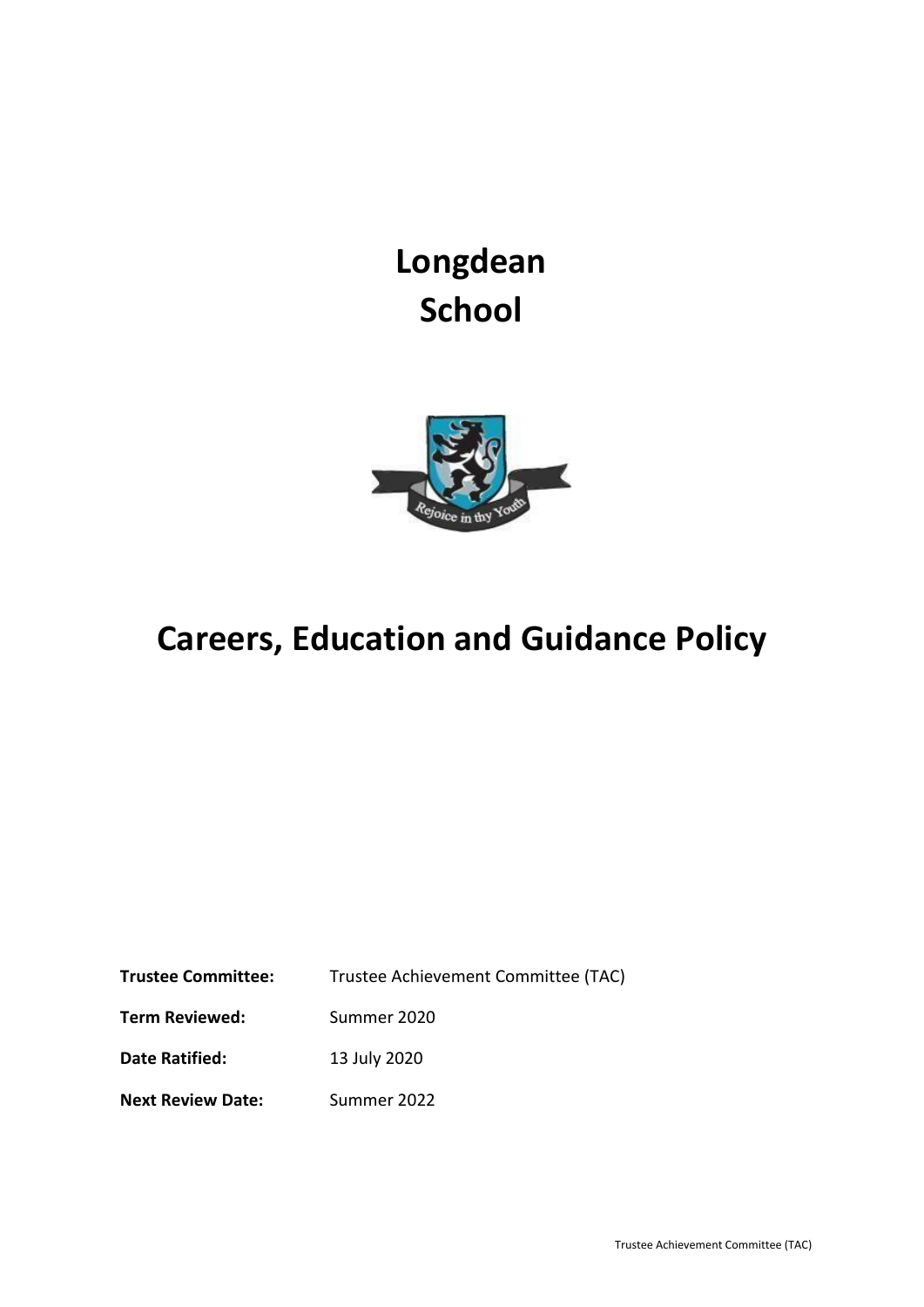# **POLICY STATEMENT**

The CEG programme at Longdean School seeks to help students make informed choices and transitions affecting their future education, training and employment. Specifically it is concerned with promoting self-awareness, self-development and personal assessment.

It aims to prepare young people for their working lives by enabling them to review previous transitions, their interests, aptitudes and preferred approaches to learning and to identify targets for developing skills to prepare for future choices and transition. The programme enables young people to develop the career management skills of decision-making, action planning and self-presentation.

## **AIMS**

## **Key Stage 3**

We aim to:

- Develop the skills and confidence needed to make realistic and informed decisions about KS4 courses.
- Develop an understanding of self in relation to future roles and an understanding of work, training and continued education. This will be aided by a Year 9 work shadowing day.
- Improve self-awareness through encouraging the students to review their own interests, aptitude and preferred approaches to learning and preferred subjects.
- Develop an understanding of Equal Opportunities and to understand that every subject and almost every occupation is open to both men and women but also be aware of the difficulties to overcome in wishing to choose a subject/occupation traditionally regarded as being the preserve of members of the other gender.
- Develop decision making skills.
- Develop an understanding of the world of work and widen their knowledge of what different iobs entail.
- Increase their awareness of Higher Education Opportunities.
- To develop a transferable skill set that prepares students for the demands of the various workplace skills that may be asked of them in their employment career.

#### **Key Stage 4 and 5**

We aim to:

- Develop the skills and confidence to make realistic and informed decisions about their future beyond compulsory schooling.
- Develop the skills necessary to manage the transition from KS4 into the Sixth Form or FE, apprenticeships, training or employment.
- Further develop an understanding of self in relation to future roles and an understanding of the place of work, training and continued education in society.
- Further develop self-awareness and the ability to identify strengths and achievements.
- Support students in understanding how to write a CV and its importance in the interview process. This will be aided by the BT mock interview programme.
- Prepare the students for the interview process through providing a mock interview with local business personnel. They then identify the important qualities employers are looking for and also identify their own qualities and how they can develop these.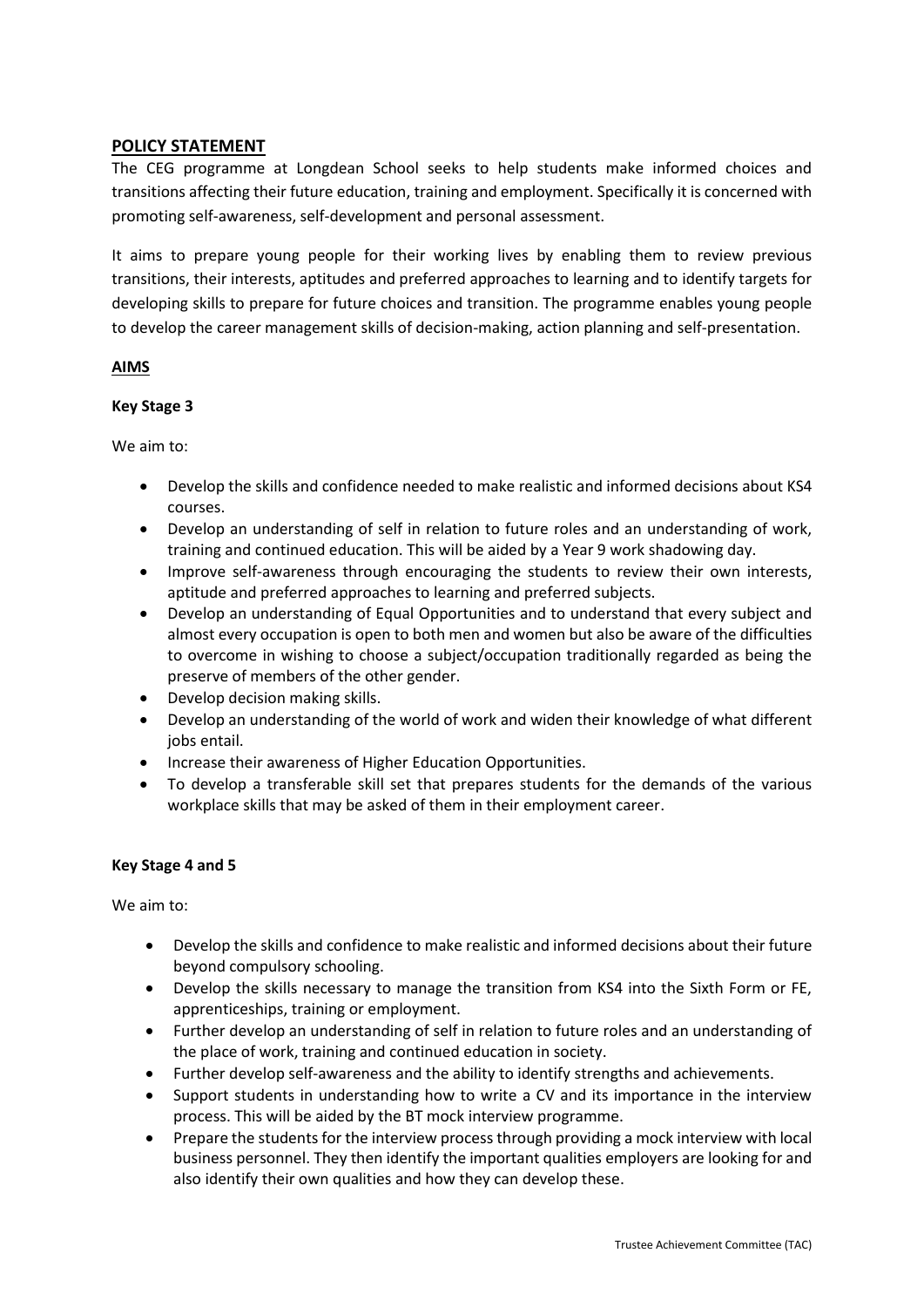- Encourage research skills so they can find out the information they need to make career choices.
- Explore a career and how some of the key skills are important in particular jobs.
- Increase awareness of patterns of destinations for school leavers at 16 and 18/19 and be aware of local market information. Also to understand the changing nature of work and highlight local opportunities.
- Encourage the entrepreneurial skills of setting up, running, marketing and advertising a new business
- Encourage students to present themselves to make the most of any opportunity.

# **IMPLEMENTATION**

# **Commitment**

Longdean School is committed to providing a planned programme of careers education, information and guidance for all students in Years 7-13.

# **Development**

This policy was developed and is reviewed annually through discussions with teaching staff; the school's Youth Connexions personal advisers and Education Services Team, students, parents, Trustees, advisory staff and other external partners.

# **Links with other policies and partnerships**

The CEG programme is underpinned by the school's policies for teaching and learning, assessment, recording and reporting achievement, PSCHE, enterprise and work related learning, equal opportunities, health and safety and special needs. It specifically relates to the 3 components outlined in Careers and Work related Framework (ACEG 2012); self-development, finding out about careers and the world of work and developing skills for career wellbeing and employability.

The Careers programme is designed to meet the needs of students at Longdean School. It is differentiated to ensure progression through activities that are appropriate to student's stages of career learning, planning and development.

Longdean School recognises the statutory duties to secure independent, impartial, face to face careers guidance for pupils in years 8 to 13. The school employs it's own qualified careers guidance expert to work with the students throughout their time at Longdean.

# **Management**

The Director of Learning for Careers is responsible for co-ordinating the careers programme and planning and implementing the Work Related Learning programme.

Also, for co-ordinating with the Guidance Support worker to organise careers meetings for students.

# **Staffing**

All staff are expected to contribute to the CEG programme through their roles as tutors and subject teachers. Careers education is planned, monitored and evaluated by the careers co-ordinator in consultation with the Guidance Support Officer and the YC Herts Education Services Team. A specialist personal development team, including form tutors, delivers it. The Guidance Support Officer provides specialist careers guidance. Careers information is available in the Study Support Centre. Extensive administrative support is available to the careers coordinator whenever it is needed.